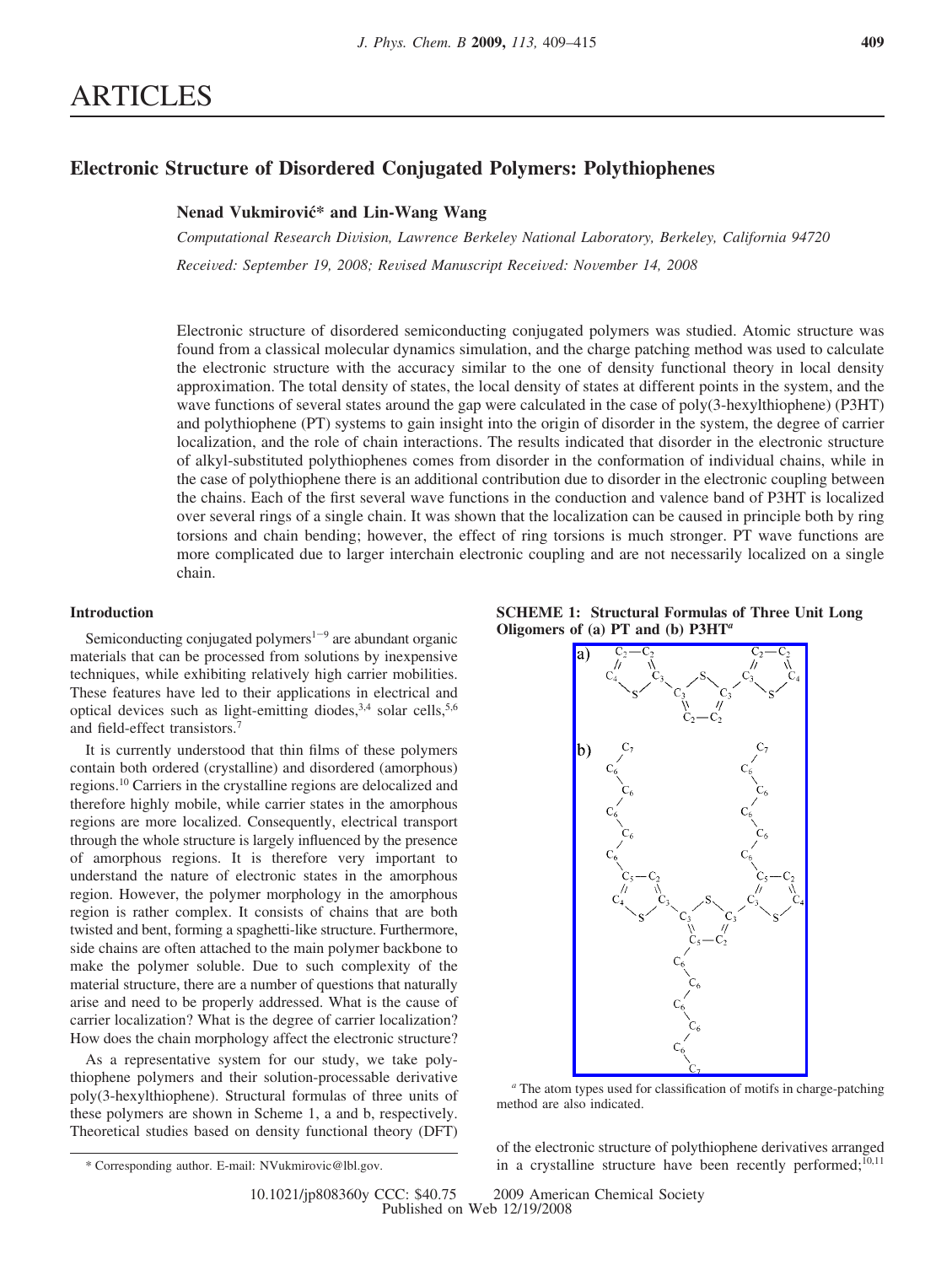however, much less is known about the electronic structure of the amorphous phase where periodicity is broken and much larger supercells are required in a calculation.

The approach we take to tackle the problem of the electronic structure of conjugated polymers is centered around our recently developed charge-patching method<sup>12-15</sup> for electronic structure of organic systems<sup>16</sup> which enables studies of systems with more than 10 000 atoms with the accuracy similar to the one of DFT in local density approximation (LDA). Atomic structure is found from a classical molecular dynamics (MD) simulation.

### **Theoretical and Computational Methodology**

**MD Simulations of Atomic Structure.** The atomic structure of amorphous conjugated polymers is found from a classical molecular dynamics (MD) simulation with periodic boundary conditions. The following set of consecutive steps is performed in order to generate statistically probable atomic structures.  $N_c$ separate chains each  $N_r$  units long are initially randomly placed in a cubic box whose dimensions are several times larger than the dimensions of the box corresponding to the density of the system. A temperature of 1000 K, significantly higher than the room temperature, is initially imposed and the system is allowed to equilibrate for 200 ps at that temperature. The size of the box is then gradually decreased during time *t* to the value corresponding to the density of the natural system. After that, the temperature is decreased gradually down to 300 K during another time *t*. This step is followed by equilibration for 300 ps at 300 K and a final relaxation to a local minimum. When  $N_c = 5$ , we choose  $t = 200$  ps and when  $N_c = 20$  we take  $t =$ 1 ns. The procedure described allows the system to explore a significant amount of configuration space, rather than being trapped in a local minimum which would highly depend on the random initial conditions. Similar MD-based methods for generation of amorphous atomic structures have been applied to polyphenylene vinylene  $(PPV)$  oligomers<sup>17</sup> and oligothiophenes, $18$  as well as other conjugated polymers. $19,20$ 

MD simulations were performed using the LAMMPS code.<sup>21,22</sup> CFF91 class II force  $field^{23,24}$  was used to represent all interactions among atoms. Previous calculations indicated the existence of atomic structure rearrangements with important consequences for the electronic structure of the system.<sup>11</sup> There is therefore a question whether the classical force field can take into account these effects and deliver the proper atomic structure. We have thus paid particular attention to this issue by comparing the force field calculations with quantum chemistry calculations, available in the literature for small systems. We have found that rotations of the bithiophene molecule around the bond connecting the two rings are not well described by the original force field; i.e., the dependence of the energy on torsion angle does not reproduce well the calculations based on quantum chemistry methods.25 Since torsion angles determine the overall shape of the chain, this discrepancy would have a significant impact on the atomic and consequently electronic structure of the system. We have therefore corrected this discrepancy by replacing the terms describing this torsion in the original force field with a term that fits well the quantum chemistry calculations, as described in detail in Supporting Information. The use of inter-ring torsional potential of bithiophene for the study of polythiophenes is justified by the fact that previous studies $26,27$ have indicated that these potentials are indeed very similar.

**Charge-Patching Method for Electronic Structure.** After the atomic structure has been obtained, we proceed to calculate the electronic structure using the charge-patching method.16 The details of the method have been previously presented<sup>16</sup> and we

**TABLE 1: List of Atom Types and Charge Density Motifs Used for Charge Patching of PT and P3HT Systems***<sup>a</sup>*

| system | atom types                                          | motifs                                                                                                                                                                                                                                                                                                                                                                                                                                                                        |
|--------|-----------------------------------------------------|-------------------------------------------------------------------------------------------------------------------------------------------------------------------------------------------------------------------------------------------------------------------------------------------------------------------------------------------------------------------------------------------------------------------------------------------------------------------------------|
| PT     | $C_2, C_3, C_4, H, S$                               | $C_2-C_3C_2H$ , $C_3-C_3C_2S$ , $C_2-C_4C_2H$ ,<br>$C_4-C_2SH$ , $S-C_3C_3$ , $S-C_4C_3$ ,<br>$H-C_2-C_3C_2$ , $H-C_2-C_4C_2$ .<br>$H-C4-C2S$                                                                                                                                                                                                                                                                                                                                 |
| P3HT   | $C_2, C_3, C_4,$<br>$C_5$ , $C_6$ , $C_7$ ,<br>H, S | $C_5 - C_6 C_4 C_2$ , $C_2 - C_5 C_3 H$ , $C_3 - C_3 C_2 S$ ,<br>$C_4 - C_5$ SH, $C_3 - C_5C_3$ S, $C_5 - C_6C_3C_2$<br>$C_4$ –C <sub>2</sub> SH, C <sub>2</sub> –C <sub>5</sub> C <sub>4</sub> H, S–C <sub>3</sub> C <sub>3</sub> ,<br>$S - C_4C_3$ , $C_6 - C_6C_5HH$ , $C_6 - C_6C_6HH$ ,<br>$C_7-C_6$ HHH, $C_6-C_7C_6$ HH,<br>$H-C_2-C_5C_3$ , $H-C_4-C_5S$ ,<br>$H-C_2-C_5C_4$ , $H-C_4-C_2S$ ,<br>$H-C_6-C_6C_5H$ , $H-C_6-C_6C_6H$<br>$H-C_7-C_6HH$ . $H-C_6-C_7C_6H$ |

*<sup>a</sup>* A certain type is assigned to an atom in a way indicated in Scheme 1. In the notation used for motifs, the central atom of the motif is specified first, followed by its nearest neighbors. In the case of hydrogen central atom, next nearest neighbors have to be indicated as well.

only briefly outline it here. Charge-patching method delivers a DFT/LDA quality charge density without actually doing a selfconsistent DFT calculation. Charge density of a large system is obtained by adding together charge density motifs assigned to each of the atoms in the system. The motifs are generated from a DFT/LDA charge density (calculated using the code PEtot<sup>28</sup> with norm conserving pseudopotentials with kinetic energy cutoff of 60 Ry) of small prototype systems in a manner previously described.16 Three unit long oligomers of thiophene (Scheme 1a) or hexylthiophene (Scheme 1b) were used as prototype systems for motif generation. The type assigned to each atom based on its bonds and nearest neighbors is shown in Scheme 1 while all atom types and all motifs of the two systems investigated are listed in Table 1.29

When the charge density is obtained, the single-particle Hamiltonian is created by solving the Poisson equation for the Hartree potential and using the LDA formula for the exchangecorrelation potential. The eigenstates can then be found using the folded spectrum method,<sup>30</sup> as implemented in the ESCAN code,<sup>31</sup> which is a method of choice when we are interested in only a few states around the gap. From the single-particle Hamiltonian  $H$ , using the generalized moments method,<sup>32</sup> we also find the projected density of states defined as

$$
\rho_{\chi}(E) = \sum_{i} |\langle \psi_{i} | \chi \rangle|^{2} \delta(E - E_{i})
$$

where  $E_i$  are the eigenvalues and  $|\psi_i\rangle$  the eigenstates of *H*. The function  $\gamma$  is chosen either as a random wave function (with an overall uniform distribution) or as a random function multiplied by a Gaussian. In the first case we get the information about the global density of states, while in the second case we get the information about local density of states. The number of generalized moments that we calculate corresponds to a spectral resolution of the order of 0.1 eV in the energy domain. The truncation function in moments space<sup>32</sup> corresponding to Gaussian broadening in energy domain was used to get smooth density of states profiles. It is important to note that the charge-patching procedure scales linearly to the size of the system, $16$  as well as the folded spectrum method for a given number of states $30$  and the calculation of the density of states by the generalized moments method.<sup>32</sup> Consequently, we can find several states in the spectral region around the gap, as well as the density of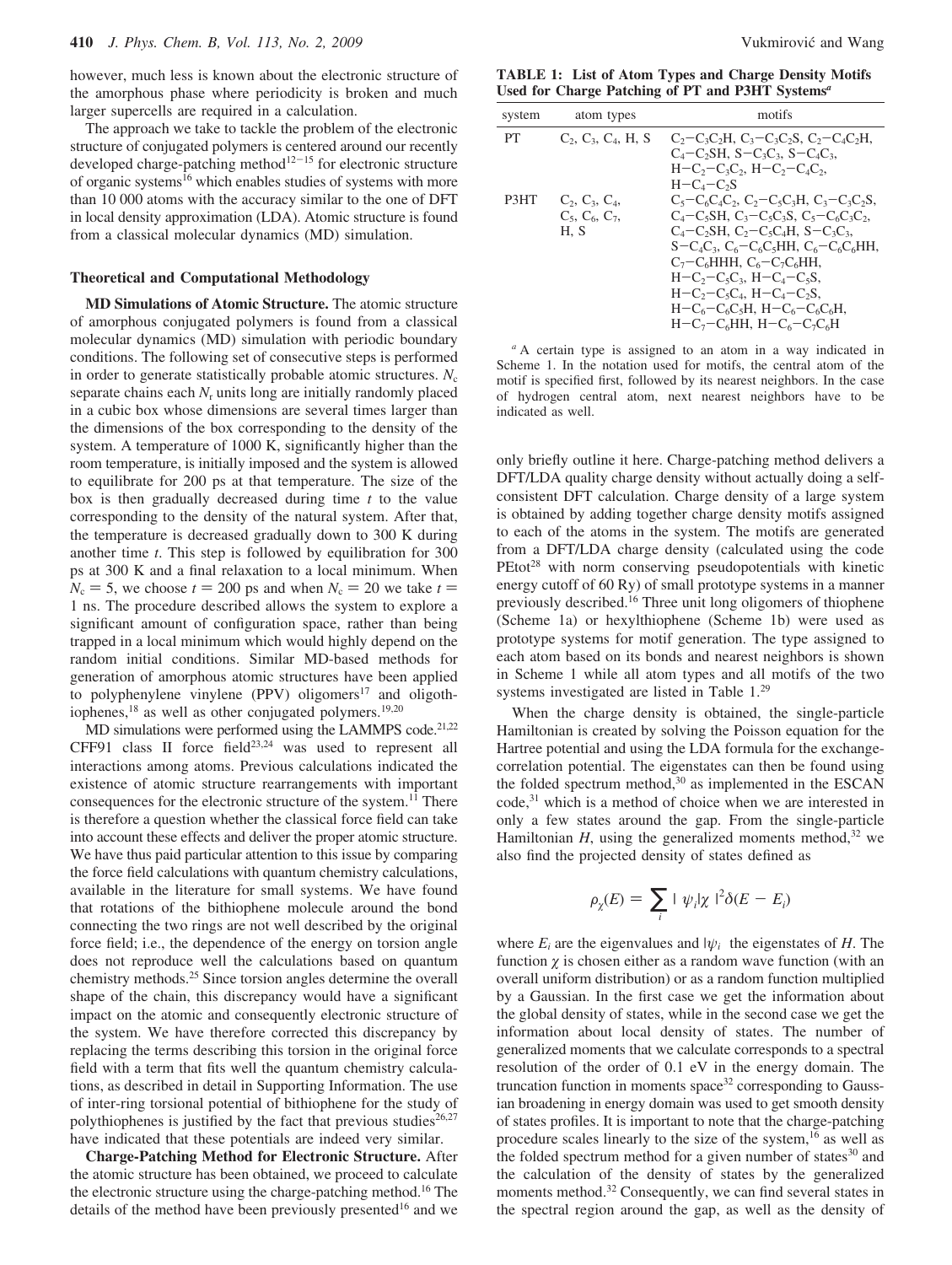states in the whole spectral region for systems with even more than ten thousand atoms.

It is expected that charge-patching method should work in systems with covalent bonds where the charge density around a given atom depends on its local environment only. The systems investigated here are exactly of this kind. We have previously shown<sup>16</sup> that the method works well for a range of systems in ordered geometry, including polythiophenes, and for disordered alkane chains. This led us to expect that the method should work well for systems investigated here too. To be fully certain about this, we have performed an additional test for a system containing three 15 unit long oligomers of thiophene, a total of 321 atoms where it is still feasible to do a DFT calculation. The atomic structure of this test system was generated using the same MD-based procedure (with the box size proportionally smaller in this case) that was used for the systems that we investigated later. Therefore, the test system has a similar distribution of bending and torsion angles as the systems investigated and is fully suitable for testing the applicability of the charge-patching procedure. The eigenstates obtained from the DFT/LDA calculation (using the code  $PEtot$ )<sup>28</sup> have been compared with those obtained from charge patching. The average error of eigenenergies was 20 meV only, confirming our expectation.

### **Results and Discussion**

**P3HT.** We start the presentation of our results with the case of P3HT. A system containing  $N_c = 5$  P3HT chains, each containing  $N_r = 20$  thiophene rings, was investigated. This system contains 2510 atoms alltogether. The initial size of the box for MD simulation was 74 Å, while the final size was 29.286 Å, which corresponds to the experimental density of 1.1  $g/cm<sup>3</sup>$ ,  $33-36$  At the beginning of the simulation, all main chains were in all-trans configuration with hexyl side chains distributed in the head-to-tail (Scheme 1b) arrangement. The final atomic structure obtained is presented in Figure 1a, and the density of states of this system is presented in Figure 2a. Since the aim here is to describe the properties of infinite P3HT material, it should be also checked if the size of the box is large enough. For that purpose, another simulation was performed on a system containing  $N_c = 20$  chains, with a box which is proportionally larger compared to the previous case, whose final atomic structure is shown in Figure 1b. The density of states for this 10 040-atom system is presented in Figure 2b. Since there is a close resemblance between the density of states of the two systems, a smaller 2510-atom system was chosen for the detailed study later.

The calculated band gap of disordered P3HT is 1.50 eV. One should keep in mind that all calculations are based on LDA and therefore these gaps are susceptible to the well-known LDA band gap problem.<sup>37</sup> A direct comparison to experiment is therefore not possible. On the other hand, several experimental results38-<sup>40</sup> indicate that both the energy gap measured in photoluminescence and absorption is larger in disordered than in ordered P3HT by about <sup>∼</sup>0.25-0.5 eV. We have therefore also calculated the electronic structure of a two-dimensional crystalline system consisting of periodically replicated infinite polythiophene chains. This kind of system has been previously studied<sup>10</sup> as a representative for electronic structure of crystalline alkylthiophenes. The spacing between chains was taken to be 3.8 Å, and the angle of chain rotation about the chain axis of 30° was assumed.10 The same bond lengths and angles as in the case of disordered P3HT were taken. The calculated band gap at the  $\Gamma$  point is 1.25 eV, and the calculated indirect band



**Figure 1.** Atomic structure in the case of (a) P3HT with 2510 atoms and (b) P3HT with 10 040 atoms. Hydrogen atoms have been removed for clarity. Main chains are shown in black and side chains in gray.



Figure 2. Dependence of density of states (arbitrary units, logarithmic scale) on energy in the case of (a) P3HT with 2510 atoms and (b) P3HT with 10 040 atoms.

gap is 1.12 eV. This result agrees with previous DFT calculations of two-dimensional systems,<sup>10</sup> and three-dimensional crystalline alkylthiophene<sup>11</sup> and thiophene<sup>41</sup> polymers, where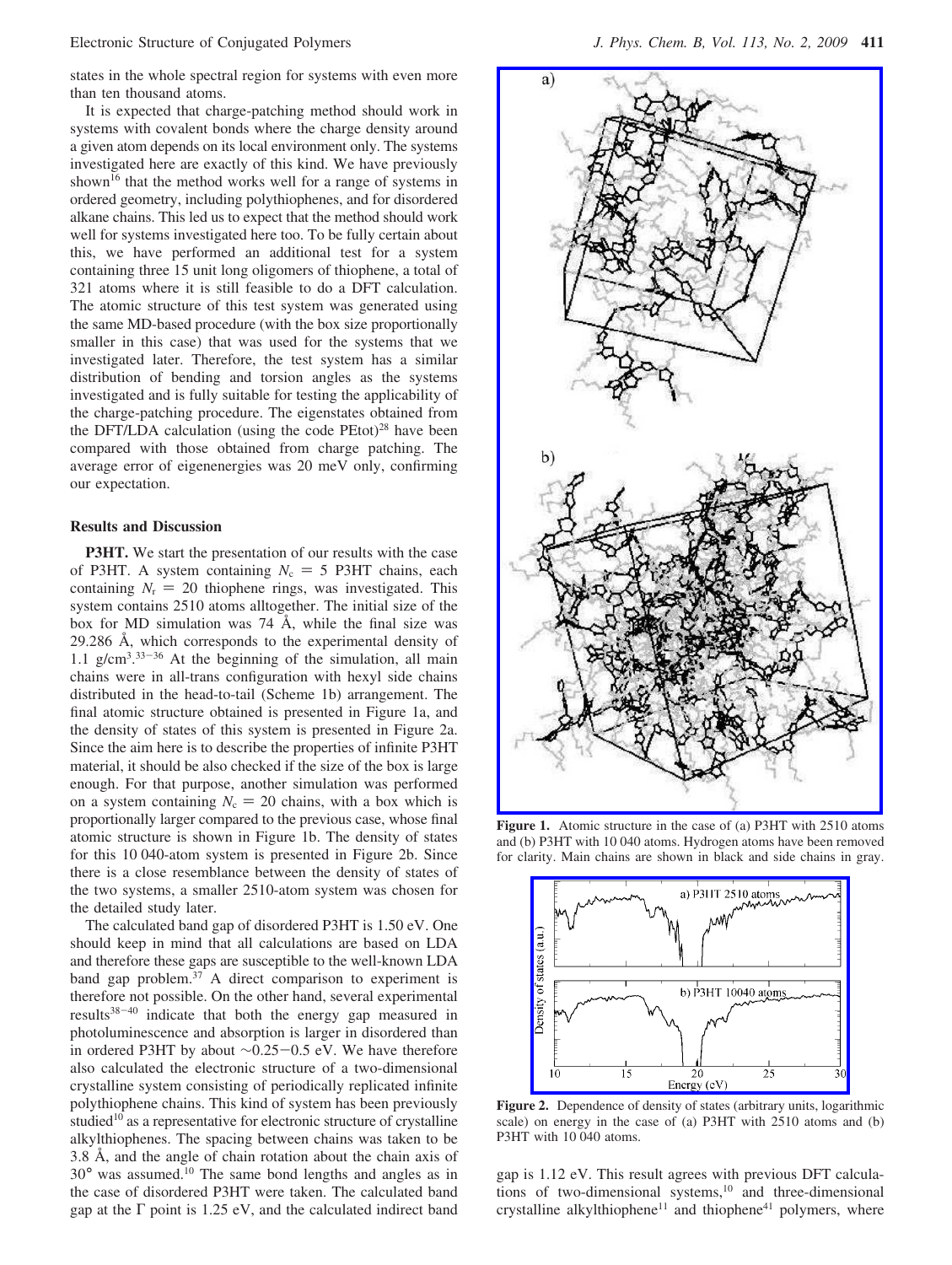

**Figure 3.** Local density of states at different points (logarithmic scale, arbitrary units) in the same chain of P3HT. The points A, B, C, D, and E correspond to the centers of rings 6, 8, 10, 12, and 14 (of 20 unit long chain). Local density of states at points B and D in the absence of other chains is also shown in thinner lines for comparison.

an indirect band gap, slightly smaller than the gap at the  $\Gamma$  point, is obtained. We therefore find that the calculated difference between the gap of the crystalline and amorphous P3HT is consistent with experimental results reported in the literature. This result can be understood as a quantum confinement effect due to wave function localization as will be discussed below.

To gain understanding into the nature of the electronic structure of P3HT, we first probe the electronic structure locally by calculating the local density of states at different points along the main chain as well as on side chains. In the case of crystalline P3HT, all centers of the rings would exhibit the same local density of state profile. This is no longer the case in disordered system and therefore local probing of the electronic structure gives an insight into a degree of disorder present in the system. A Gaussian with a standard deviation of 1.41 Å was used as a local probe. In Figure 3 we present the results at five points on the same chain corresponding to the centers of rings 6, 8, 10, 12, and 14, which we label respectively as A, B, C, D, and E.

A certain degree of fluctuation of the local band structure around the gap as one goes from point A to E along the main chain is evident from Figure 3. Several causes of these fluctuations, and therefore disorder in the system, are possible. First, it could be the interaction with other chains either via electronic coupling or via electrostatic interaction. Second, side chains of a given main chain also exhibit disordered configurations and electrostatic interaction with them can lead to spatially fluctuating potential along the main chain. Finally, the disorder in the conformation of the main chain itself is also a likely cause of these fluctuations. To distinguish between these three effects, we performed several numerical experiments.

We calculated the density of states along the same chain in the same geometrical arrangement, but in the absence of other chains. The result of the calculation is shown for points B and D in Figure 3 with a thinner line. The difference between this and the previous calculation is obviously very small, so interchain interactions can be safely ruled out as the cause of local bandstructure fluctuations.

Next, we analyzed the structure where we have kept all atoms of the main chains of P3HT in place, but side chains were removed and replaced by H atoms, thus transforming P3HT chains to PT chains. The comparison of the electronic structure of this structure with the one of P3HT presented in Figure 4 gives us information about the effect of side chains on the carrier states on the main chain. By comparing the global density of states in the spectral region around the gap (Figure 4, e vs f), as well as local density of states (Figure 4, a vs b and Figure 4, c vs d), we see only slight changes in the density of states. All main features of the electronic structure in this region remain



**Figure 4.** Comparison of the density of states of P3HT and the structure where side chains were replaced by H atoms.

unchanged. In the region further away from the gap (for example the region around 16 eV in Figure 4) the density of states of the two structures obviously differs because this is the region where alkyl side chains start to contribute to the density of states.

From the previous analysis, it follows that the electronic structure of P3HT is mostly determined by conformations of individual chains. To gain insight into relation between the morphology of chains and the electronic structure, we calculated several wave functions near the top of the valence band and the bottom of the conduction band. The valence band states are shown in Figure 5a and the conduction band states in Figure 5b. Each of these wave functions is localized on a single main chain, as a natural consequence of previous conclusions regarding weak interchain interactions. Additional confirmation that interchain interactions are weak comes from the comparison of HOMO and LUMO wave functions of a single chain in the absence of other chains, presented in Figure 5c, with the corresponding wave functions that are localized on the same chain in the whole P3HT system. The wave functions shown in Figure 5c are almost identical with the wave functions presented in same colors in Figure 5, a and b. Valence band states tend to be mostly localized in the regions of *double intraring C*-*C bonds*, while conduction band states are localized in the region of *<sup>C</sup>*-*C inter-ring bonds* and *single intraring C*-*<sup>C</sup> bonds*. Valence band states therefore fully resemble the HOMO orbital of a straight PT chain, and conduction band states resemble the LUMO orbital of a straight PT chain. The disorder in the chain conformation comes from two morphological effects: rotation of the ring around the axis defined by interring bond (torsion) and rotation of ring around the axis perpendicular to interring bond (bending).

The effect of torsion is currently well understood.<sup>42</sup> It decreases the overlap between the  $\pi$  orbitals of neighboring rings and sufficiently large torsion breaks the extent of the wave function (conjugation length). Therefore, it acts to increase the gap as a consequence of quantum confinement effect.

On the other hand, less is known about the effect of chain bending. To gain some qualitative insight, we calculated the DFT/LDA electronic structure of the three-ring thiophene chain for different bending angles between the end rings and the center ring. The dependence of the band gap on bending angle and the HOMO orbitals for bending angles of 15° and 60° are presented in Figure 6. In contrast to the effect of torsion, bending decreases the band gap. This is a consequence of the fact that bending increases the overlap of  $\pi$  orbitals from neighboring rings. In a periodic structure with equal bending angle between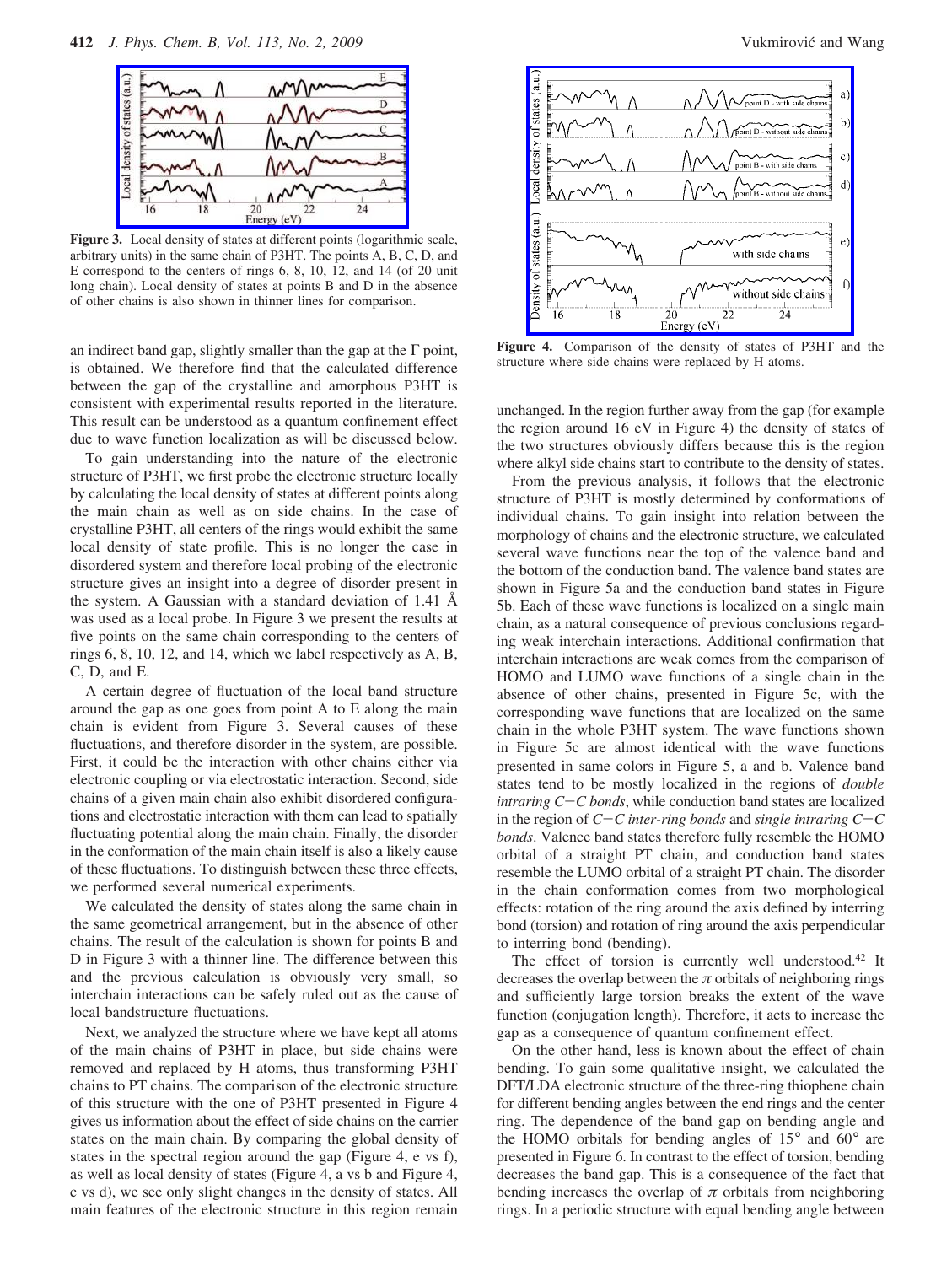

Figure 5. Isosurface plots of P3HT wave functions. Isosurfaces correspond to the probability of finding an electron inside the surface of 50%. Atomic structure of the main chains is also shown, while side chains have been removed from the figure for clarity. (a) Last seven states in the valence band of P3HT. The calculated energies of the states are 18.910 eV (dark blue), 18.888 eV (green), 18.755 eV (light blue), 18.690 eV (red), 18.682 eV (pink), 18.675 eV (black), and 18.654 eV (gray). (b) First seven states in the conduction band of P3HT. The calculated energies of the states are 20.411 eV (dark blue), 20.452 eV (green), 20.486 eV (light blue), 20.518 eV (red), 20.546 eV (pink), 20.591 eV (black), and 20.596 eV (gray). (c) The HOMO (gray) and LUMO (pink) state of a P3HT chain in the absence of other chains.



**Figure 6.** Dependence of the LDA band gap of the three-ring thiophene chain on bending angle. Isosurface plots of HOMO orbitals for bending angles of 15° and 60° are shown in insets.

neighboring rings this would increase the bandwidth and decrease the band gap. As can be seen from the wave functions in Figure 6, bending also tends to localize the wave function toward the bending region. To some extent, the effect of bending at one place in the chain can be understood as the defect that creates a localized state in the gap.

The average angle between the inter-ring bond and the ring plane (bending angle) in our structure is equal to 7.8° only. This indicates that the effect of chain bending on the electronic structure is weak, since much larger angles are required for a significant effect, as can be seen in Figure 6. Since, in our structures, there are practically no bending angles larger than 15°, the difference between the gaps at 0° and 15° which is 45 meV can be considered to be the estimate for the upper limit for the influence of bending on eigenenergies. Consequently, one expects that the electronic structure and wave function localization will be determined by chain torsions. It has been previously shown42 that torsion angles of about ∼40° and more are required to have a pronounced effect of torsion on the electronic structure. To gain insight into the influence of torsion in our structure we have counted the fraction *f* of torsion angles between neighboring rings that differ by less than 40° from the angles of 0° or 180°. These values of torsion angles allow the wave function to be spread between neighboring rings. For the analyzed structure,  $f = 44\%,^{43}$  indicating that there is a significant probability for the extension of the wave function over several neighboring rings. Indeed, closer visual inspection



**Figure 7.** Density of states of (a) the individual chains of PT in the absence of other chains and (b) the PT systems containing 5 and 20 chains.

of the wave functions shown in Figure 5, a and b, indicates that they are typically localized along  $4-6$  rings and that their extent is broken by ring torsions. The 4-6-unit chains have LDA band gap in the region  $2.1-1.8$  eV<sup>16</sup> which is similar to the local band gaps of P3HT (Figure 3), which additionally verifies the fact that the effect of chain bending is weak, as there is no additional band gap decrease due to chain bending.

**Polythiophene.** Further insight into the electronic structure of conjugated polymer systems can be gained by studying PT. The essential difference between PT and P3HT is that due to absence of side chains; one can expect that electronic coupling between main chains could play a more significant role in the case of PT. We have investigated a system of  $N_c = 5$  thiophene chains, each  $N_r = 20$  units long. The initial size of the box in MD simulation was 60 Å which was decreased during the simulation down to 21.365 Å, corresponding to PT density of 1.4 g/cm3 . <sup>18</sup> The electronic density of states of this system is presented in Figure 7b, lower panel. Similar to the case of P3HT, we have also calculated the density of states for the system with  $N_c = 20$  chains to verify that the same features in the electronic structure are obtained. The results of this calculation are also shown in Figure 7b, upper panel.

To understand the degree of interaction among different chains, we compare in Figure 8 the local density of states at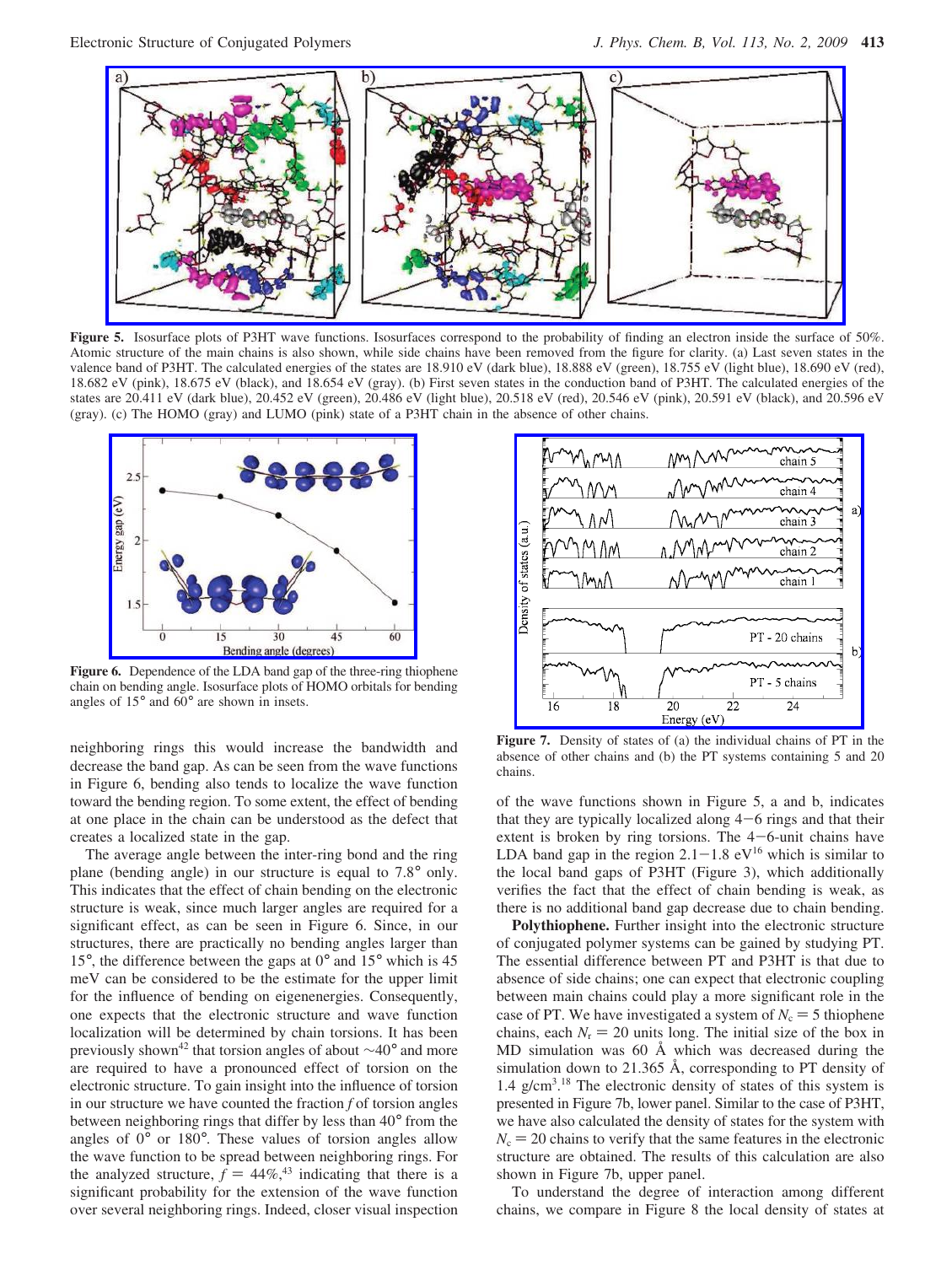

**Figure 8.** Local density of states at three points A, C, and E corresponding to the centers of the rings 6, 10, and 14 of the same polythiophene chain in the presence of other chains (thick line, lower panels) and their absence (thin line, upper panels).

several points along one thiophene chain in the presence and absence of other chains. Fluctuations in the local electronic structure as one moves along the chain are present in the case of PT, similar to the case of P3HT. The essential difference is, however, that there is now a significant difference between the local densities of states in the presence and absence of other chains, which is a clear signature of interaction among chains. Therefore, in contrast to P3HT, where disorder comes solely from the conformations of the main chain, there is another component in PT as a consequence of interactions among chains. It has been previously inferred<sup>44</sup> based on the fits to the mobility measurements that the energetic disorder is larger in  $OC_1C_{10}$ compared to  $OC_{10}C_{10}$  PPV polymers and a larger conformational and configurational freedom of  $OC_1C_{10}$  was suggested as a likely cause of the effect. Our results indicate that in principle the disorder caused by interaction among chains is another component of the disorder which could explain an increased disorder in a polymer with shorter side chains.

To further understand the nature of disorder in the investigated PT system, we present in Figure 9a,b the wave functions of several first states in the conduction and last states in the valence band. Some of the presented wave functions are still localized on a single chain as in the case of P3HT; however, quite a few of them spread over more than one chain (see, for example, Figure 9c) or over different parts of the same chain. The fraction *f* (previously defined in the text) of torsion angles allowing the wave function to be extended over neighboring rings is equal to 55% in this case, being somewhat larger than in P3HT.<sup>43</sup> This allows a slightly larger extent of the wave functions along a chain than in the case of P3HT. The HOMO and LUMO of a single chain in the absence of other chains are presented in Figure 9d. While the HOMO orbital still resembles the first valence band wave function of the whole PT system localized on that chain (shown in red in Figure 9a), the LUMO orbital is significantly different than the first of the conduction band wave functions of PT localized on the same chain (shown in light blue in Figure 9b). As can be seen from Figure 8, chain interactions act by overall broadening of the density of states profile and reduction of the local gaps. This is also reflected in the global gap as the calculated LDA band gap of PT is 1.25 eV which is smaller than in P3HT. We verify that this difference does not come from chain bending as the average bending angle which we calculate to be  $6.7^{\circ}$  is even slightly smaller than in P3HT. The effects of the delocalization of the wave functions over more than one chain, the local band gap reduction and the broadening of the density of states, all indicate that there is a significant degree of interchain electronic coupling in PT.



**Figure 9.** Isosurface plots of PT wave functions. Isosurfaces correspond to the probability of finding an electron inside the surface of 50%. Atomic structure of the system is also shown. (a) The last seven states in the valence band of PT. The calculated energies of the states are 18.352 eV (dark blue), 18.157 eV (green), 18.082 eV (light blue), 18.060 eV (red), 17.998 eV (pink), 17.950 eV (black), and 17.943 eV (gray). (b) The first seven states in the conduction band of PT. The calculated energies of the states are 19.599 eV (dark blue), 19.720 eV (green), 19.740 eV (red), 19.779 eV (light blue), 19.800 eV (pink), 19.839 eV (black), and 19.847 eV (gray). (c) A closer look at the wave function with energy 18.157 eV. The two chains on which the wave function is mostly localized are shown in blue and red. The figure was rotated with respect to the others for clarity. (d) The HOMO (red) and LUMO (light blue) state of a PT chain in the absence of other chains.

Since we have shown the importance of interactions among chains to the electronic structure of PT, we would also like to verify the importance of chain conformations. Therefore, we present in Figure 7a the density of states of each of the individual chains in the absence of other chains. There are significant fluctuations in electronic structures of different chains, as evident from Figure 7a. This is an additional demonstration of the strong effect of chain conformation on the electronic structure and its disordered nature, both in PT and P3HT.

## **Conclusion**

We have studied the electronic structure of polythiophene disordered conjugated polymers. Our findings indicate that in alkyl-substituted thiophene polymers the electronic structure in the spectral region around the band gap is fully determined by the conformation of the main thiophene chains. We show that interactions with side chains or other main chains contribute only weakly to the disorder in the electronic structure of the main chain. The localization of carriers to the region of several chain units takes place due to the torsions of the rings rather than due to chain bending which is weak. Our results indicate to a certain extent that the density of states in the region around the gap of alkyl-substituted polymers can be understood simply as a superposition of the densities of states of individual main chains and that the large-scale calculation employed here might not be therefore necessary. On the other hand, for transport calculations which are of high interest and which we intend to